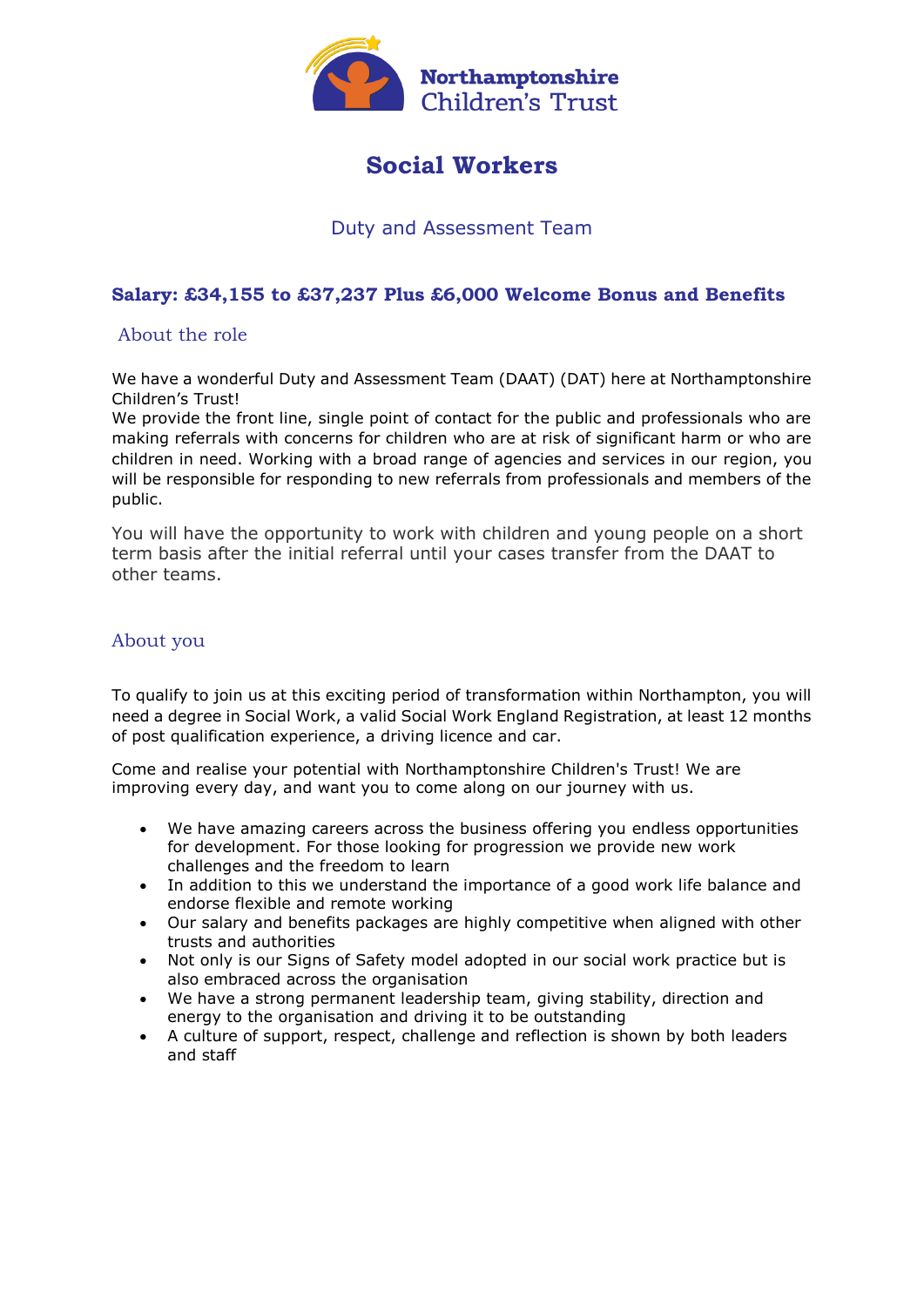

#### More about us

The Childrens Trust was established in November 2020 to deliver Children's Services to the newly established North and West Northants County Councils. The Trust is wholly owned and funded but operationally independent from the Councils. This provides the organisation with unique opportunities to explore new ways of working and to be more agile and adaptable in its approach to service delivery. We are developing a culture that allows the very highest quality of professional practice to flourish, delivering at the cutting edge of new innovation.

#### What we offer

- Highly competitive salaries
- £6,000 Welcome bonus
- Retention bonus
- Social Work England registration costs
- Flexible working practices, including home working, flexi time and job share
- The opportunity to personally contribute to improving the service
- Monthly high quality supervision
- Up to 27 day's annual leave plus bank holidays (with service rises to 32 days plus bank holidays)
- Opportunity to buy back up to 5 weeks of additional holiday each year
- Subsidised local authority Pension Scheme
- Additional 12 weeks of maternity leave at 50%
- Employee discount schemes
- Up to £8,000 relocation allowance
- Signs of Safety training
- An onsite academy delivering a variety of learning & development opportunities
- Heavily subsidised city centre parking
- Regular engagement opportunities with the CEO

## Apply

Please send your application to [NCTrustcareers@nctrust.co.uk](mailto:NCTrustcareers@nctrust.co.uk)

For a confidential, informal discussion please contact:

This post is covered by the statutory duty under Part 7 of the Immigration Act (2016) and therefore the ability to speak fluent English is an essential requirement for the role. Enhanced DBS clearance and SW England required. Some posts in MASH and First Response (s47) teams are based in the Criminal Justice Centre (CJC) and are therefore